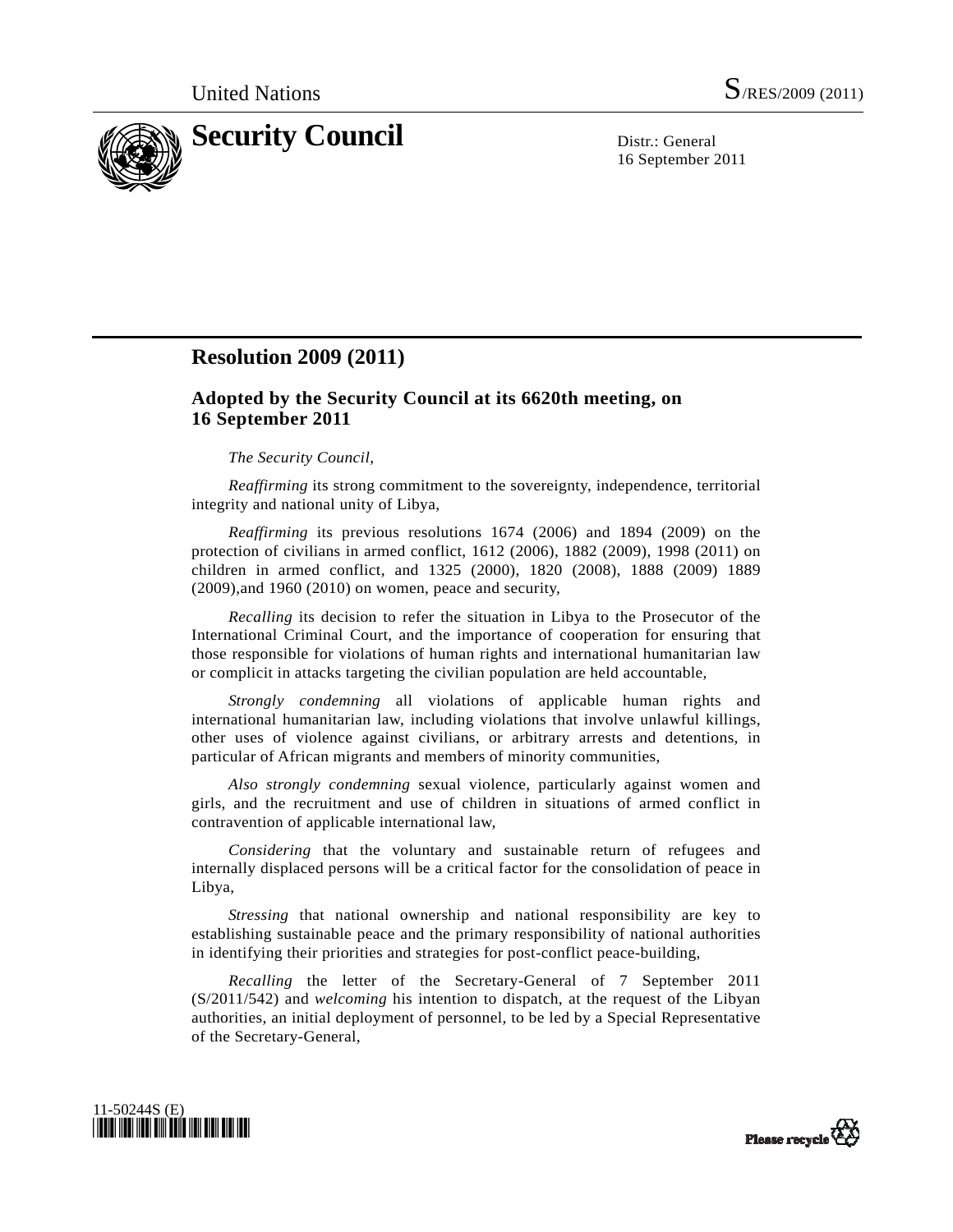*Taking note* of the letter of 14 September 2011 from Dr. Mahmoud Jibril, Prime Minister of the National Transitional Council of Libya, to the Secretary-General,

*Expressing* its gratitude to the Secretary-General's Special Envoy to Libya, Mr. Abdel-Elah Mohamed Al-Khatib, for his efforts to find a sustainable and peaceful solution in Libya,

*Reaffirming* that the United Nations should lead the effort of the international community in supporting the Libyan-led transition and rebuilding process aimed at establishing a democratic, independent and united Libya, *welcoming* the contributions in this regard of the Secretary-General's 26 August high-level meeting of regional organisations and the 1 September Paris Conference, and *welcoming also* the efforts of the African Union, Arab League, European Union and the Organization of the Islamic Cooperation,

*Expressing* concern at the proliferation of arms in Libya and its potential impact on regional peace and security,

*Recalling* its resolutions 1970 (2011) of 26 February 2011 and 1973 (2011) of 17 March 2011,

*Recalling* its determination to ensure that assets frozen pursuant to resolutions 1970 (2011) and 1973 (2011) shall as soon as possible be made available to and for the benefit of the people of Libya, *welcoming* steps taken by the Committee established pursuant to resolution 1970 (2011) and Member States in this regard, and *underscoring* the importance of making these assets available in a transparent and responsible manner in conformity with the needs and wishes of the Libyan people,

*Mindful* of its primary responsibility for the maintenance of international peace and security under the Charter of the United Nations,

*Acting* under Chapter VII of the Charter of the United Nations, and taking measures under its Article 41,

 1. *Takes note* of the developments in Libya, *welcomes* the improved situation there, and *looks forward* to stability in Libya;

 2. *Looks forward* to the establishment of an inclusive, representative transitional Government of Libya, and *emphasises* the need for the transitional period to be underpinned by a commitment to democracy, good governance, rule of law and respect for human rights;

 3. *Emphasises* the importance of promoting the equal and full participation of women and minority communities in the discussions related to the political process in the post-conflict phase;

 4. *Welcomes* the statements of the National Transitional Council appealing for unity, national reconciliation and justice, and its call for Libyans of all beliefs and backgrounds to refrain from reprisals, including arbitrary detentions;

5. *Encourages* the National Transitional Council to implement its plans to:

 (a) protect Libya's population, restore government services, and allocate Libya's funds openly and transparently;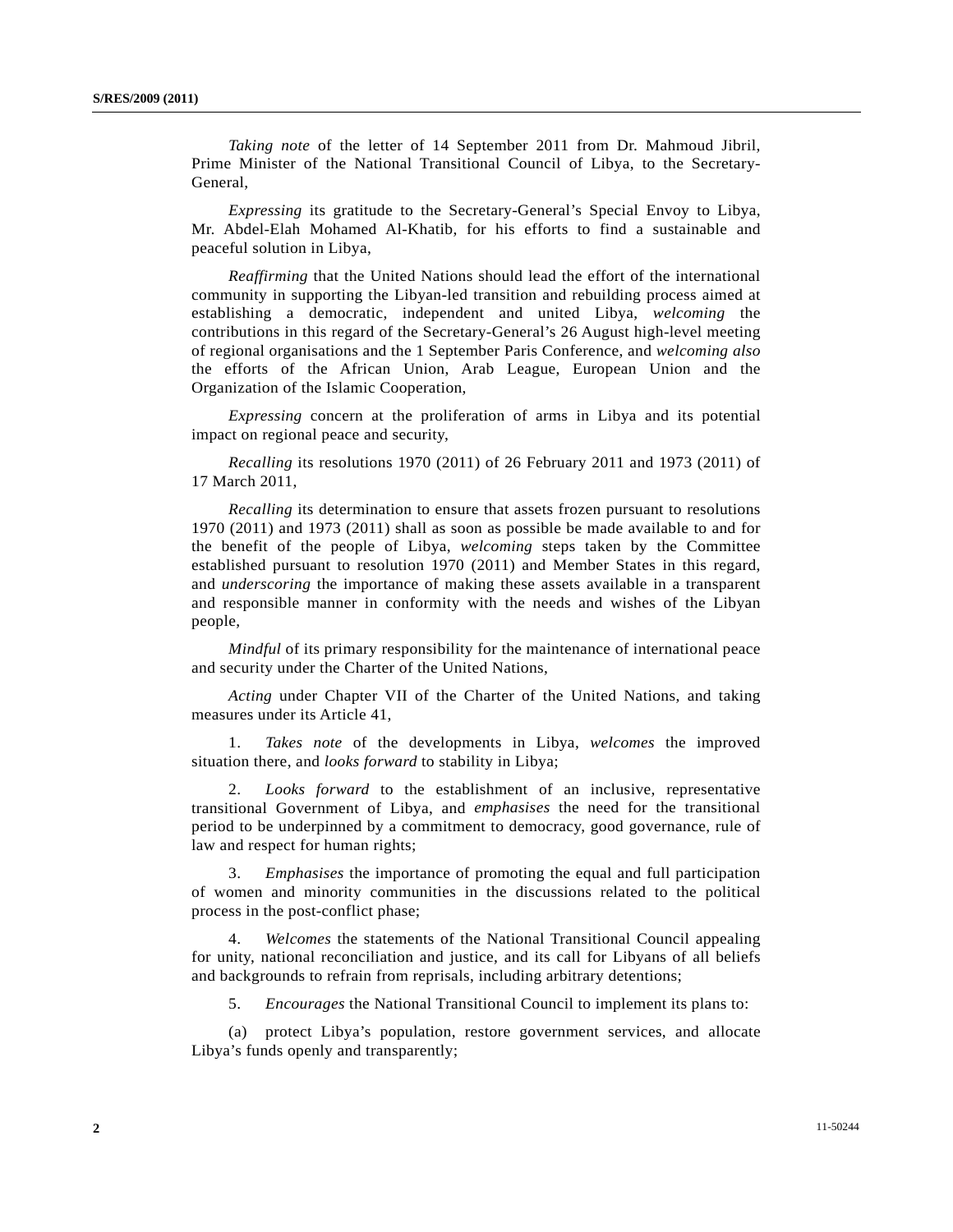(b) prevent further abuses and violations of human rights and international humanitarian law and to put an end to impunity;

 (c) ensure a consultative, inclusive political process with a view to agreement on a constitution and the holding of free and fair elections;

 (d) ensure the safety of foreign nationals in Libya, particularly those who have been threatened, mistreated and/or detained; and

 (e) prevent the proliferation of man-portable surface-to-air missiles, small arms and light weapons, and meet Libya's arms control and non-proliferation obligations under international law;

 6. *Notes* the National Transitional Council's calls to avoid acts of reprisals including against migrant workers;

 7. *Calls upon* the Libyan authorities to promote and protect human rights, including those of people belonging to vulnerable groups, to comply with their obligations under international law, including international humanitarian law and human rights law, and *calls for* those responsible for violations, including sexual violence, to be held accountable in accordance with international standards;

 8. *Strongly urges* the Libyan authorities to ensure the protection of diplomatic personnel and premises in accordance with Vienna Convention on Diplomatic Relations of 1961;

 9. *Expresses* its resolve to assist the people of Libya to achieve these goals, and *urges* all Member States to assist the people of Libya as appropriate;

 10. *Urges* all Member States to cooperate closely with the Libyan authorities in their efforts to end impunity, in accordance with Libya's international obligations;

 11. *Calls upon* the Libyan authorities to comply with the international obligations of Libya, including obligations set forth in the Charter of the United Nations, in accordance with international law, and *further calls upon* the Libyan authorities to honour extant contracts and obligations, in accordance with this and other relevant resolutions, and the law applicable to such contracts and obligations;

## **UN Mandate**

 12. *Decides* to establish a United Nations Support Mission in Libya (UNSMIL), under the leadership of a Special Representative of the Secretary-General for an initial period of three months, and *decides further* that the mandate of UNSMIL shall be to assist and support Libyan national efforts to:

(a) restore public security and order and promote the rule of law;

 (b) undertake inclusive political dialogue, promote national reconciliation, and embark upon the constitution-making and electoral process;

 (c) extend state authority, including through strengthening emerging accountable institutions and the restoration of public services;

 (d) promote and protect human rights, particularly for those belonging to vulnerable groups, and support transitional justice;

(e) take the immediate steps required to initiate economic recovery; and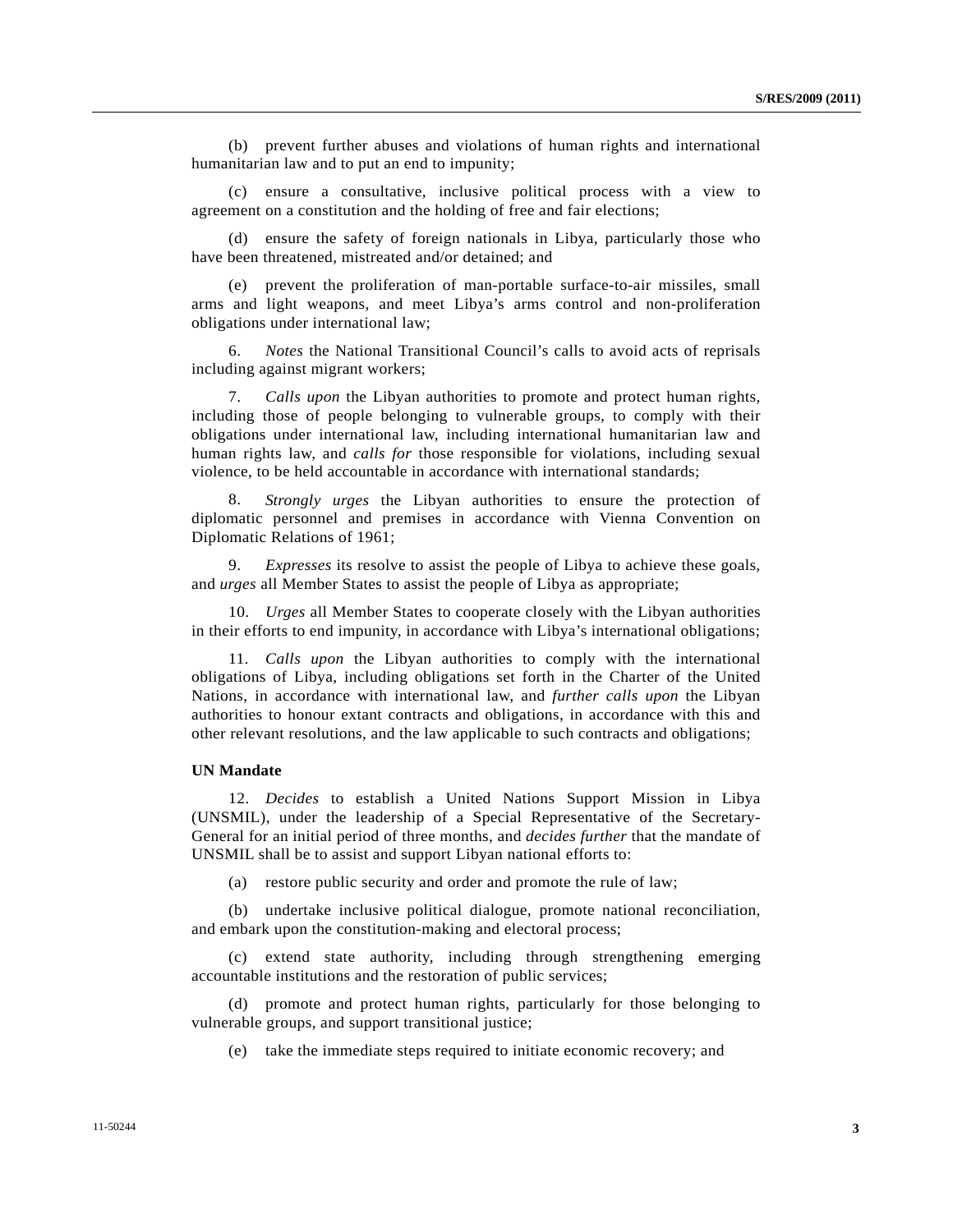(f) coordinate support that may be requested from other multilateral and bilateral actors as appropriate;

#### **Arms Embargo**

 13. *Decides* that the measure imposed by paragraph 9 of resolution 1970 (2011) shall also not apply to the supply, sale or transfer to Libya of:

 (a) arms and related materiel of all types, including technical assistance, training, financial and other assistance, intended solely for security or disarmament assistance to the Libyan authorities and notified to the Committee in advance and in the absence of a negative decision by the Committee within five working days of such a notification;

 (b) small arms, light weapons and related materiel, temporarily exported to Libya for the sole use of United Nations personnel, representatives of the media and humanitarian and development workers and associated personnel, notified to the Committee in advance and in the absence of a negative decision by the Committee within five working days of such a notification;

#### **Asset Freeze**

 14. *Decides* that the Libyan National Oil Corporation (LNOC) and Zueitina Oil Company shall no longer be subject to the asset freeze and other measures imposed in paragraphs 17, 19, 20 and 21 of resolution 1970 (2011) and paragraph 19 of resolution 1973 (2011);

 15. *Decides* to modify the measures imposed in paragraphs 17, 19, 20 and 21 of resolution 1970 (2011) and paragraph 19 of resolution 1973 (2011) with respect to the Central Bank of Libya, the Libyan Arab Foreign Bank (LAFB), the Libyan Investment Authority (LIA), and the Libyan Africa Investment Portfolio (LAIP) as follows:

 (a) funds, other financial assets and economic resources outside of Libya of the entities mentioned in this paragraph above that are frozen as of the date of this resolution pursuant to measures imposed in paragraph 17 of resolution 1970 (2011) or paragraph 19 of resolution 1973 (2011) shall remain frozen by States unless subject to an exemption as set out in paragraphs 19, 20 or 21 of that resolution or paragraph 16 below;

 (b) except as provided in (a), the Central Bank of Libya, the LAFB, the LIA, and the LAIP shall otherwise no longer be subject to the measures imposed in paragraphs 17 of resolution 1970 (2011), including that States are no longer required to ensure that any funds, financial assets or economic resources are prevented from being made available by their nationals or by any individuals or entities within their territories, to or for the benefit of these entities;

 16. *Decides* that in addition to the provisions of paragraph 19 of resolution 1970 (2011), the measures imposed by paragraph 17 of that resolution, as modified by paragraph 15 above and paragraph 19 of resolution 1973 (2011), do not apply to funds, other financial assets or economic resources of the Central Bank of Libya, the LAFB, the LIA and the LAIP provided that:

 (a) a Member State has provided notice to the Committee of its intent to authorize access to funds, other financial assets, or economic resources, for one or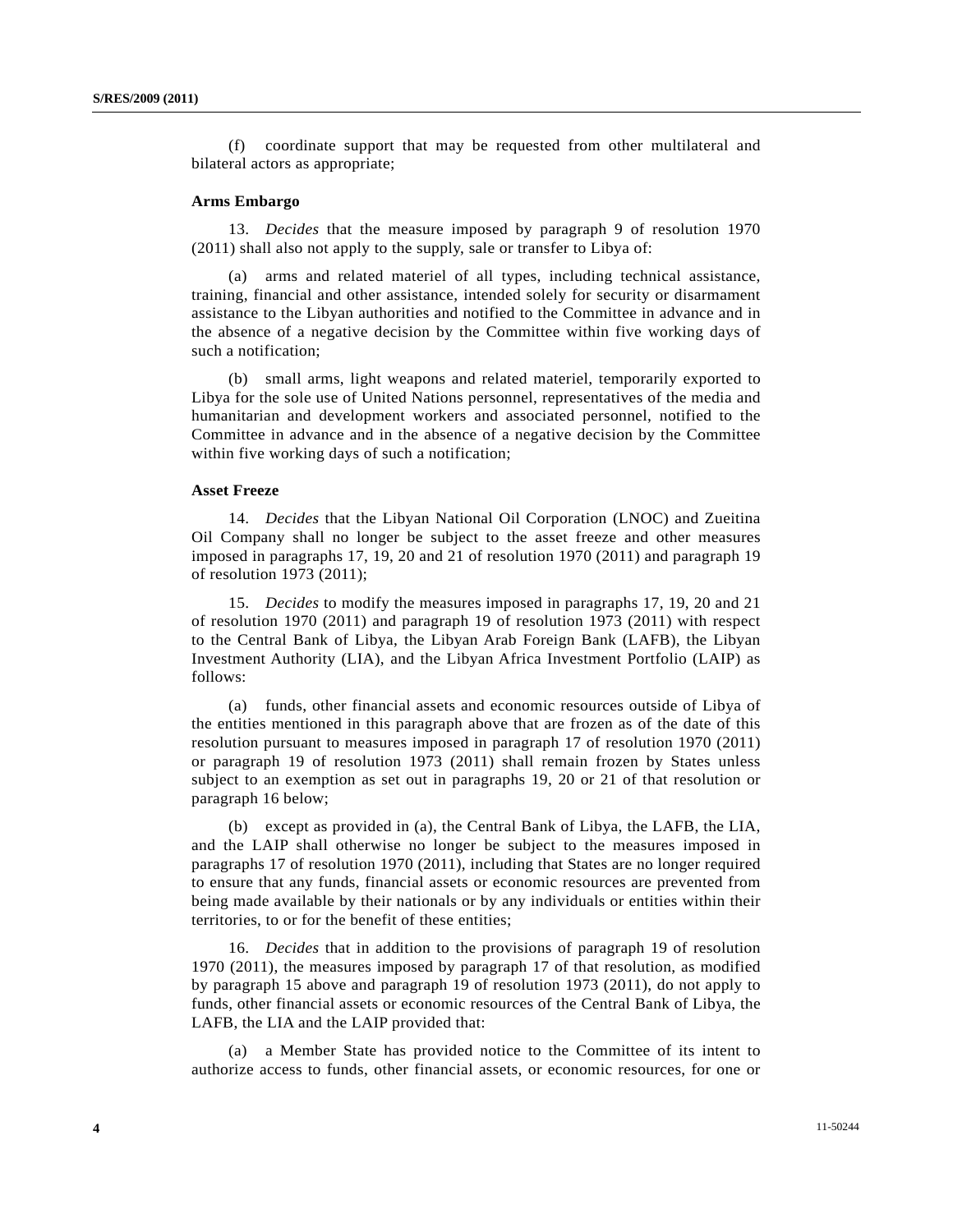more of the following purposes and in the absence of a negative decision by the Committee within five working days of such a notification:

- (i) humanitarian needs;
- (ii) fuel, electricity and water for strictly civilian uses;
- (iii) resuming Libyan production and sale of hydrocarbons;

 (iv) establishing, operating, or strengthening institutions of civilian government and civilian public infrastructure; or

 (v) facilitating the resumption of banking sector operations, including to support or facilitate international trade with Libya;

 (b) a Member State has notified the Committee that those funds, other financial assets or economic resources shall not be made available to or for the benefit of the individuals subject to the measures imposed in paragraph 17 of resolution 1970 (2011) or paragraph 19 of resolution 1973 (2011);

 (c) the Member State has consulted in advance with the Libyan authorities about the use of such funds, other financial assets, or economic resources; and

 (d) the Member State has shared with the Libyan authorities the notification submitted pursuant to this paragraph and the Libyan authorities have not objected within five working days to the release of such funds, other financial assets, or economic resources;

 17. *Calls upon* States to exercise vigilance when acting pursuant to paragraph 16 above and to give due consideration to the use of international financial mechanisms to promote transparency and prevent misappropriation, in light of the challenges that yet remain for the Libyan authorities;

 18. *Requests* the International Monetary Fund and the World Bank to work with the Libyan authorities on an assessment of Libya's public financial management framework, which would recommend steps to be taken by Libya to ensure a system of transparency and accountability with respect to the funds held by Libyan governmental institutions, including the LIA, LNOC, LAFB, LAIP and Libyan Central Bank, and *further requests* that the Committee be informed of the results of that assessment;

 19. *Directs* the Committee, in consultation with the Libyan authorities, to review continuously the remaining measures imposed by resolutions 1970 (2011) and 1973 (2011) with respect to the Central Bank of Libya, the LAFB, the LIA and the LAIP, and *decides* that the Committee shall, in consultation with the Libyan authorities, lift the designation of these entities as soon as practical to ensure the assets are made available to and for the benefit of the people of Libya;

#### **No Fly Zone and Ban on Flights**

 20. *Takes note* of the improved situation in Libya, *emphasises* its intention to keep the measures imposed by paragraphs 6 to 12 of resolution 1973 (2011) under continuous review and *underlines* its readiness, as appropriate and when circumstances permit, to lift those measures and to terminate authorization given to Member States in paragraph 4 of resolution 1973 (2011) in consultation with the Libyan authorities;